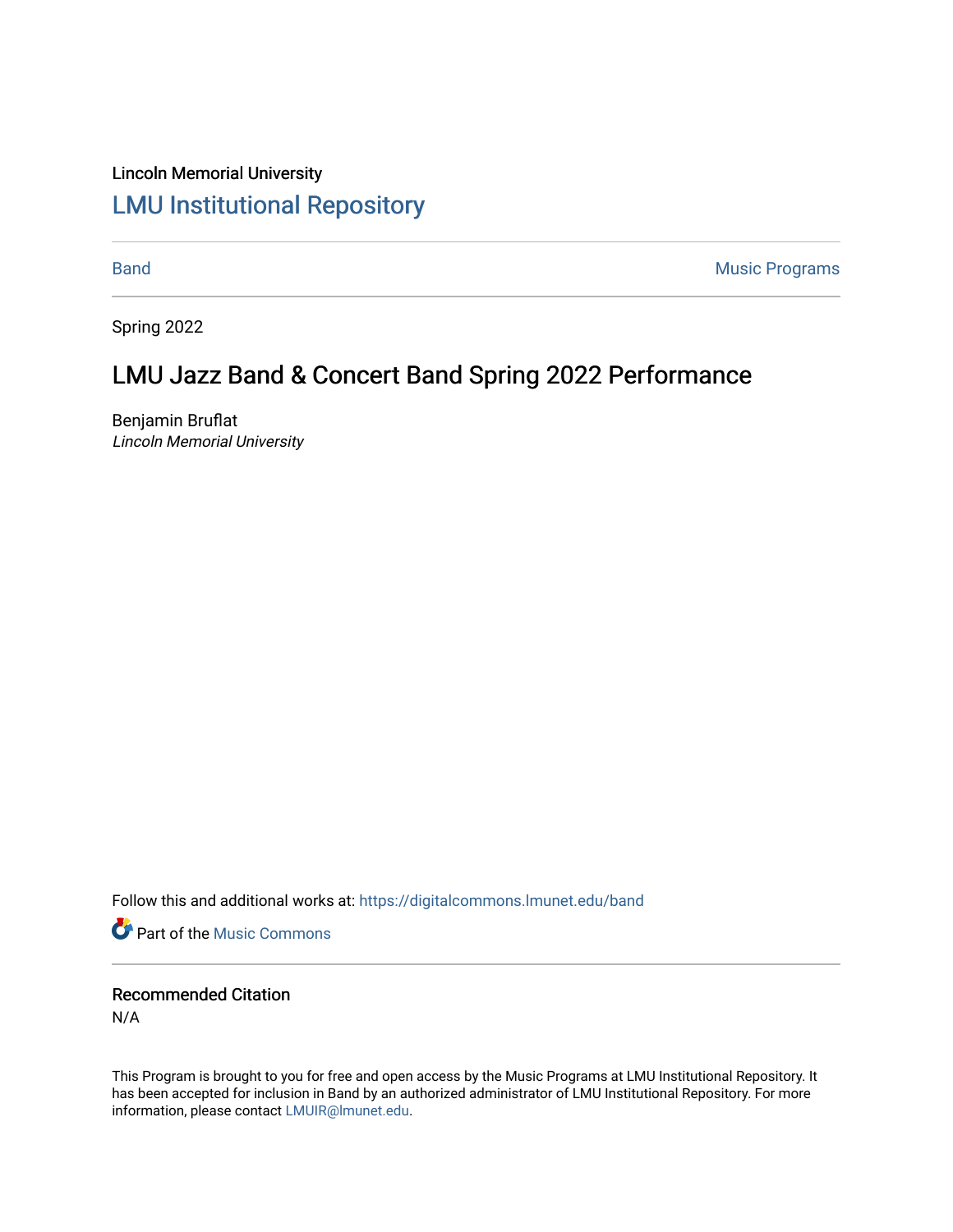## **LMU Jazz Band & Concert Band**

Dr. Ben Bruflat, director

April 26, 2022 7:00 pm

Sam & Sue Mars Performing Arts Center, Duke Hall *For the courtesy and comfort of our patrons, we please ask everyone to silence their mobile devices and refrain from entering and exiting the hall during the performance.*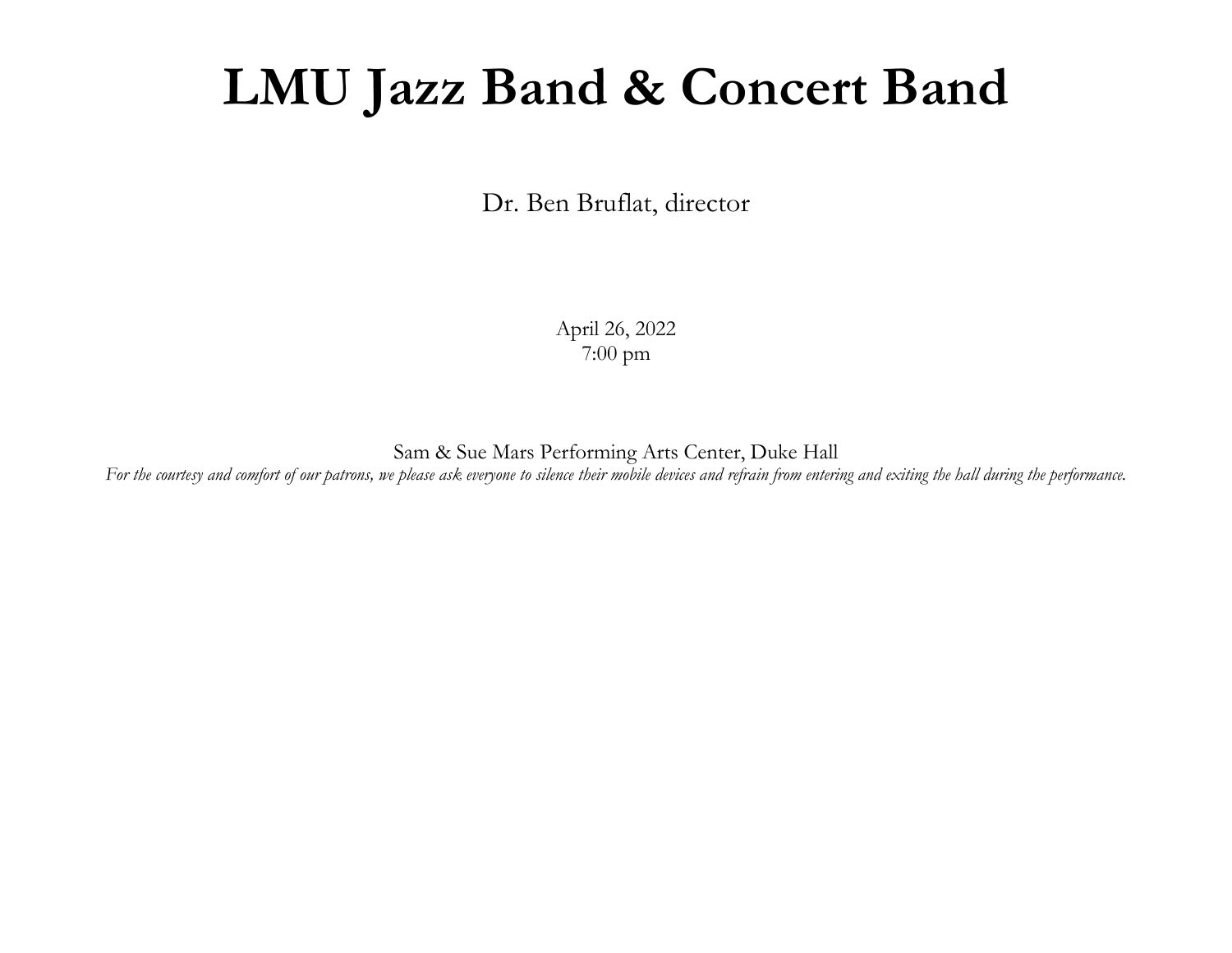## **Program**

|                     | <b>Jazz Band</b>    |                                |                                                                                   |                                                                    |
|---------------------|---------------------|--------------------------------|-----------------------------------------------------------------------------------|--------------------------------------------------------------------|
| Blues in the Closet |                     | Oscar Pettiford                | Personnel                                                                         |                                                                    |
|                     |                     |                                | <b>Jazz Band</b>                                                                  |                                                                    |
| Honest Abe          |                     | Ben Bruflat                    | Erin Johnston, alto saxophone<br>Ashley Smith, tenor saxophone                    |                                                                    |
| Impressions         |                     | John Coltrane                  | Lara Yagodzinski, trombone<br>Larry Yagodzinski, trombone<br>Caleb Daniels, piano |                                                                    |
| The Chicken         |                     | Pee Wee Ellis                  | Doug Weston, bass<br>Ben Bruflat, drums                                           |                                                                    |
| All of Me           |                     | Marks & Collins                | <b>Concert Band</b>                                                               |                                                                    |
|                     | <b>Short Break</b>  |                                | Flute<br>Hannah Brandon                                                           | Tenor Saxophone<br>Ashley Smith                                    |
|                     | <b>Concert Band</b> |                                | Keegan Gillman<br>Erin Johnston                                                   | <b>Trumpet</b>                                                     |
| Dystopia            |                     | Jay Coles                      | Jessica Knisley                                                                   | Joe Johnson                                                        |
| Seal Lullaby        | Mary Russell, piano | Eric Whitacre<br>arr. Ambrose  | Clarinet<br>Erin Achauer<br>Carey Anne Hawkins<br>Jaima Mccoy<br>Emily Watson     | Trombone<br>Gabriel Croom<br>Lara Yagodzinski<br>Larry Yagodzinski |
| Lincoln Portrait    | Joe Gill, narrator  | Aaron Copland                  | Lauren Williams<br><b>Bass Clarinet</b><br>Jennifer Campbell                      | Percussion<br>Caleb Daniels<br>Grace Mahieu<br>Mary Russell        |
| Radetzky March      |                     | Johann Strauss<br>arr. Bruflat | Alto Saxophone<br>Katlynn Clark                                                   |                                                                    |